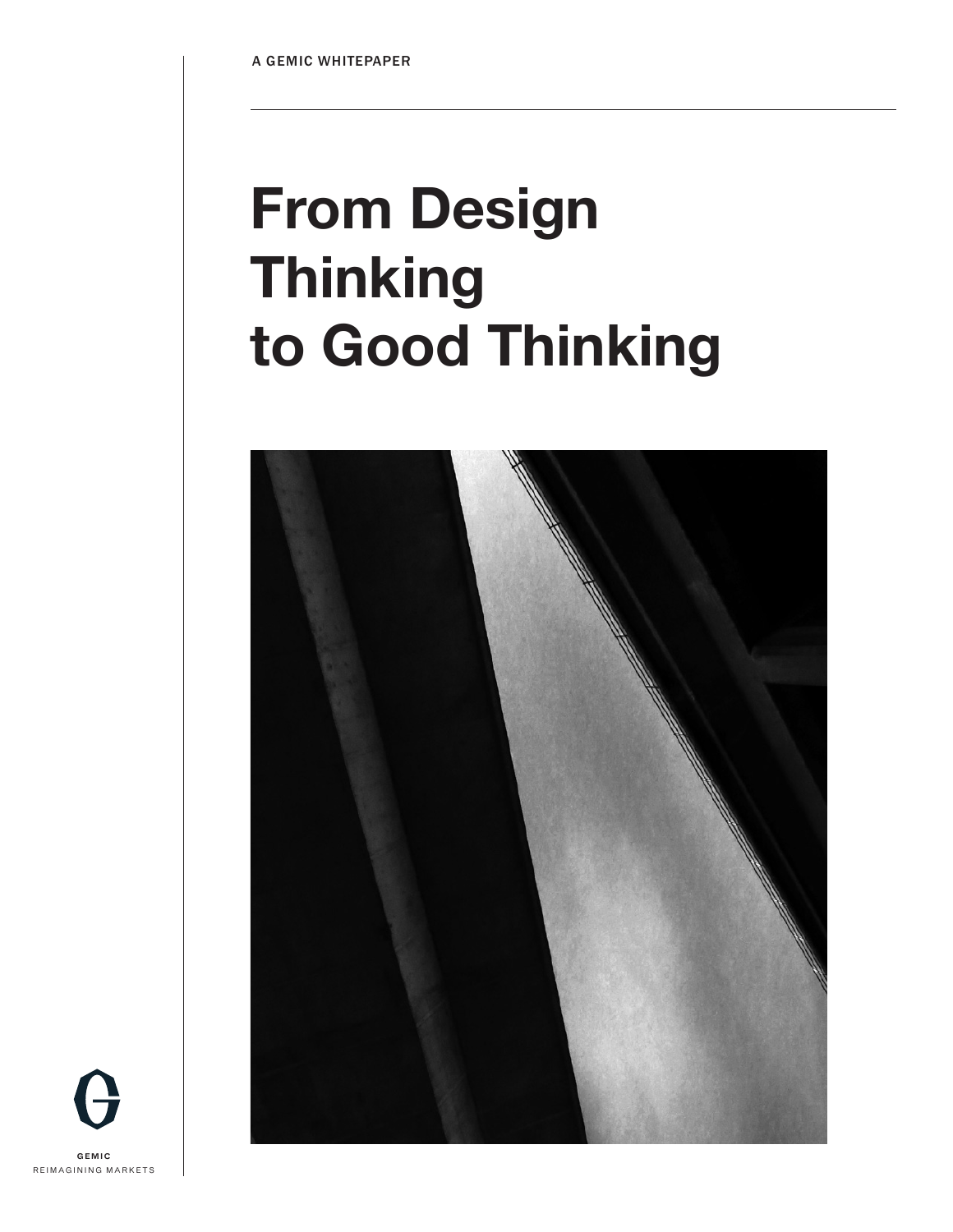# **IT'S THE HOLY GRAIL OF DESIGN THINKING AND OF INNOVATION: JUST FOCUS ON THE USER AND YOUR CHANCES OF A BIG WIN ARE INCREASED**

Between the frequent features in the business press and the sheer volume of postings on LinkedIn, you might think that every company far and wide is embracing design thinking as the new big promise. Read the headlines: any organization can be innovative if they just follow the design thinking process and, of course, have open-minded people with a positive attitude. Look at the photos: with a handful of people trained in one design discipline or another in a workshop, the evidence of that innovation is on every Post-It note adorning the whiteboard.

But most organizations will end up being disappointed with the outcome of their design thinking flirtation, experimentation or implementation. Not all. For some it will fit. For most, however, it will fall short across multiple metrics. It will produce little more than incremental innovations. It will offer the exact same competitive advantage available to every competitor. And because of our very human belief in and fascination with the power of process, it will undermine extraordinary thinking.

That's dangerous because extraordinary thinking is what propels great companies forward. Rather than a preference of methods – in design thinking's case the standard Empathize, Define, Ideate, Prototype, Test model – they have a preference for thoughts, theories, ideas and concepts. Their epistemology rests on a foundation much more substantial than centric-this or centric-that.

For organizations currently using design thinking in teams, all is not lost. It can play at least one important role. In the hectic world of the corporation, its step-bystep process can be a quick and efficient way to develop new ideas and create clarity around product or service concepts within existing categories. But when it comes to reimagining a business, what it provides consumers and how it contributes to their experience of the world, design thinking will be a disappointment. Here are just some of the challenges that will be faced by design thinking organizations that, in all those business press stories and LinkedIn posts, its champions fail to own up to.

#### Weak on empathy

For all you might expect from the first stage in such a process, design thinking falls short on the empathy quotient. Typically weak when it comes to the wider socio-cultural context in which people (as individuals and as part of a cultural system) live their lives, the research stage of design thinking demands little more than a surface skimming of so-called 'needs'. Rarely does it call for the kind of expertise and experience in human culture and behavior that one would think would be required to begin a process of true, sustainable or even disruptive innovation.

#### Simple interactions

Design thinking practioners tend to assume that the value of a product or service lies in a consumer's interaction with it. Lacking a solid foundation in human research, most assume that all of the insights and a-ha moments will be based in the observable world of interactions. They won't. Interactions are not the only way that people, individually or collectively, ascribe value to products and services. There are histories, memories, socialities, signs, symbols, indexes and other shapers of the How and Why of human experience that are far more significant than the interactional.

# Focus on the user

It's the holy grail of design thinking and of innovation: just focus on the user and your chances of a big win are increased. One of the appeals of design thinking lies in its promise to address the complex, even chaotic world of contemporary business through this simple focus. But this is a problem, because reducing human beings to users with tasks to complete or jobs to be done detaches innovation efforts from the larger socio-cultural reality within which people experience and ascribe meaning to products and services. User focus almost always leads to incremental improvements to value propositions that are already articulated.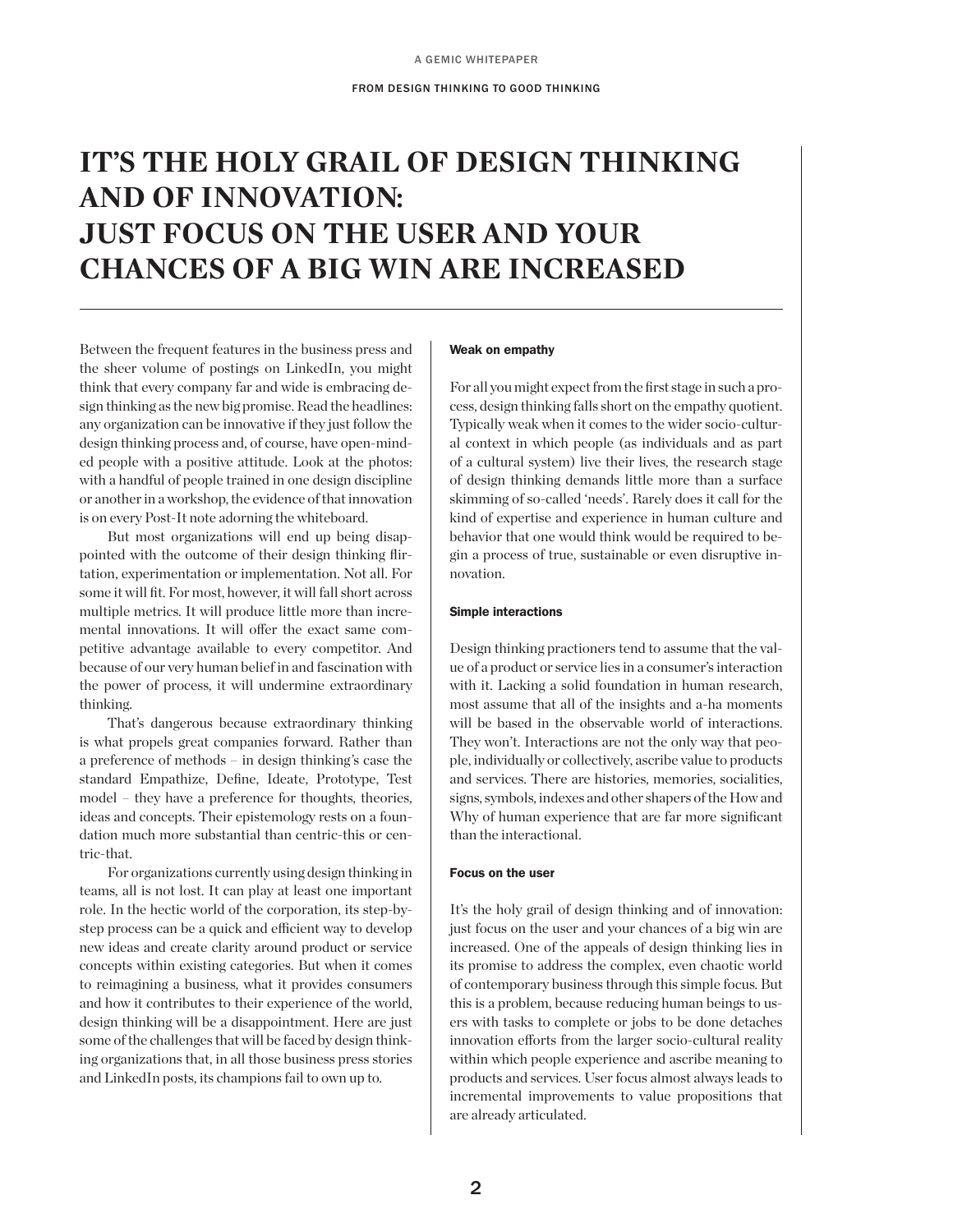#### FROM DESIGN THINKING TO GOOD THINKING

#### Standard talk

Design thinking can generate tangible innovation results, but the value of them depends solely on the quality of conversations during the process. Or, design thinking can emerge as an obstacle to innovation for the simple fact that its standardized terminology becomes part and parcel of corporate lexicon in those conversations. Unless your company is tasked with chasing incremental innovation, the process of developing the truly new, unique or disruptive innovation requires new ways of speaking that allow us to redefine opportunities, situations, markets and realities. New language precedes ideas, not the other way around.

With all the current hype over design thinking – its second wave of hype in recent years – convincing business leaders to consider another way forward will be a challenge. But there is another way forward, one that seeks more than incremental moves in deteriorating markets. We'll call it Good Thinking.

Good Thinking (we'll capitalize it to make it seem important) tells business leaders that to first imagine and then begin activating a prosperous and sustainable future for their organizations they must understand the dynamics of value creation as they are occurring today and might occur tomorrow. To do that, they must abandon all market research and, instead, pursue a deep understanding of all of the private, public, personal, performative, social and cultural ways that people live their lives. You know, stuff you don't get in a focus group. And to identify and understand those and then locate ways to align your business objectives with them requires big thinking about history and humanity.

For example, many of today's dominant consumer businesses grew into giants, global or otherwise, in the post-war Western world. Needless to say, that was a time and place very different from the societal dynamics of today: women stayed at home and their household products saved them time, effort and mundanity. It's impossible to understand the original value propositions of those products without seeing the societal context in which their early value was born. Why would things be any different today? Often, what happens in large companies is that, over time, their understanding of the original value proposition disappears and all focus falls on act of category management, just like they're taught to do in business school. So how does one practice Good Thinking?

# Put the right people on to the people

The key to successful innovation often lies in understanding the paradigm shift that is currently or could soon be occurring and how it is or might soon shape how people live their lives and make sense of the world. The winners understand history and know that most companies manage businesses with value propositions that were at their strongest many decades ago.

Because all innovation is about people who live in social worlds that means every project should begin by making sense of the society (and its **THE KEY TO SUCCESSFUL INNOVATION OFTEN LIES IN UNDERSTANDING THE PARADIGM SHIFT THAT IS CURRENTLY OR COULD SOON BE OCCURRING AND HOW IT IS OR MIGHT SOON SHAPE HOW PEOPLE LIVE THEIR LIVES AND MAKE SENSE OF THE WORLD**

history) where an offering will be situated. To do that, you need anthropologists, sociologists, social psychologists and others. MBAs and designers are not at fault, nor are they doing anything wrong. It's just that they weren't trained to study people, social systems, culture and all that complicated human stuff.

Companies that already have such people skills on staff already know and have seen the benefits of their contributions. Companies that do not make themselves vulnerable to disruptors because they lack an understanding of the human why or how of innovation. Meanwhile, the novel innovation lexicon of design thinking reinforces a separation between companies and the wider context in which value to consumers is born. It reinforces the tendency of corporation to develop fields of power with their own language, detached from the everyday life of people for whom they are innovating. To deal with that, you might want to hire a semiotician too!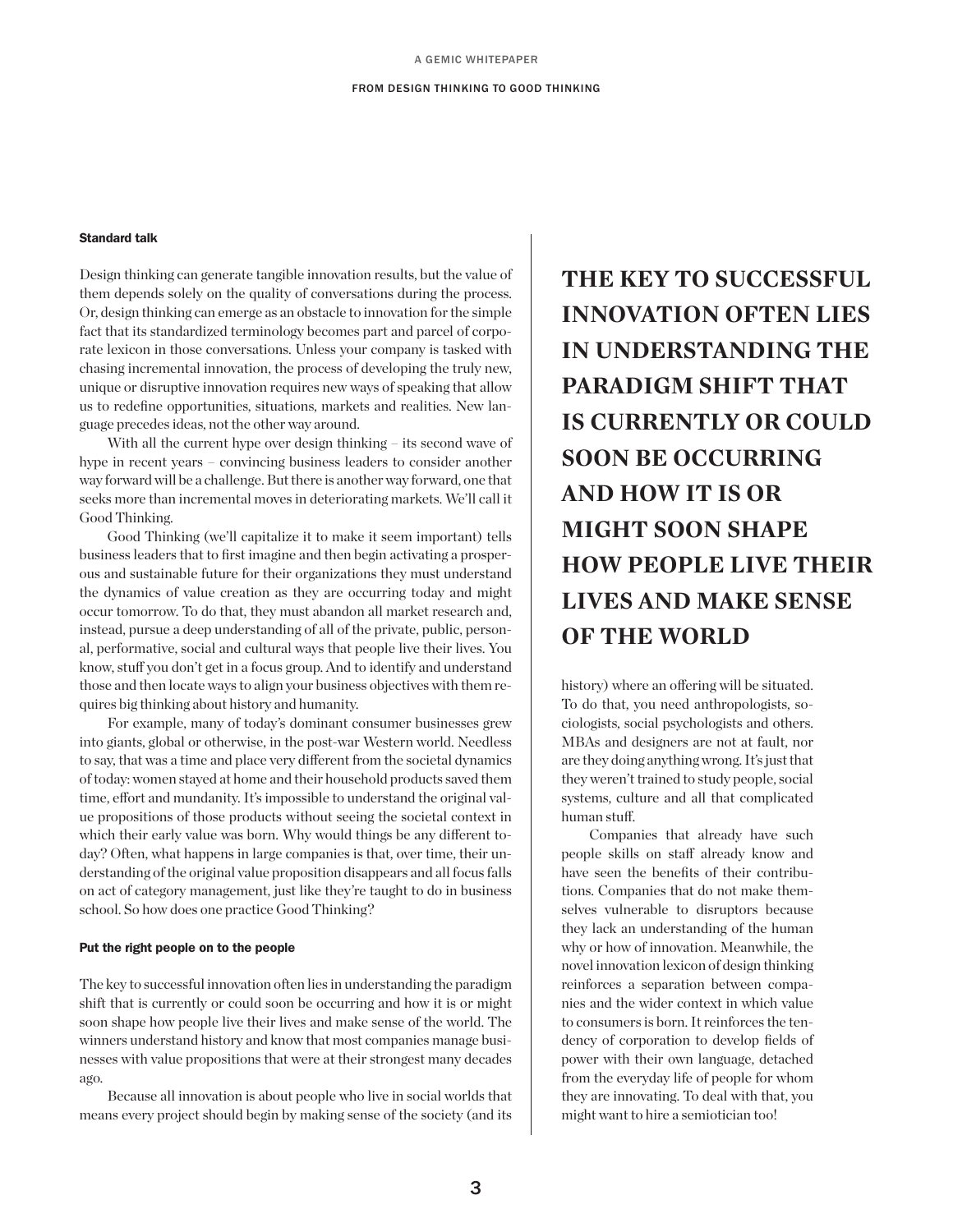#### FROM DESIGN THINKING TO GOOD THINKING

### Get HR to go divergent

As the social sciences increasingly become core competencies in forward-thinking businesses that want to learn more, know more, hear more, see more and consider more, so will other disciplines. Ultimately, Good Thinking requires divergent thinking. Creating a new school pool of employees means not just hiring a Brand Manager with the best business pedigree but – and here's where we will certainly lose some of you – hiring a Brand Manager with an obviously value human pedigree like, maybe, a poetry passion that lived through hip hop, an advanced degree in rocket science, a cool but failed digital start-up stint or a former life lived in the culinary arts.

People like this already work in companies around the world – companies that have nothing to do with hip hop, rockets, computers or food. If Good Thinking was the latest business shtick, we'd make deliberately hiring people not only for their obvious smarts and skills but also for the value of their past, non-business experience part of the manifesto.

The trick to this, of course, is how do you communicate such an ephemeral ask to a department like HR which, kudos to them, requires a little bit more of a clear reality to make its decisions?

#### Try predictive cultural analytics

The underdeveloped understanding of demand-side dynamics is a real business problem for the simple reason that relying on existing models of analysis does not give investors a real first-mover advantage in the markets. Real edge over the competition requires knowing what people – the people you might call consumers – almost already do. We're talking about tomorrow.

Organizations that know how to apply human sciences in business have an edge over those that do not because they have a better lens on possible futures. They understand the real sources of value in human systems that allow companies to develop unique market offerings and definitions of 'markets' themselves. Interestingly, many of them also understand exactly what business they are in and, because of that, are able to evaluate and adopt new technologies in relation to their ability to generate more meaningful value.

Value is the issue. Current transactional models of thinking yield little to no predictive power, and this is particularly problematic for investors that seek either underappreciated assets or early opportunities. For them, knowing where to invest without an understanding of change is scary. To help those investors and your teams and organization, it is critical to begin paying very close attention to emergence. What is emerging as value? What actor or technology is best positioned to deliver that value? Together with a rigorous approach to studying possible futures and foresight, teams built on the social sciences have a much clearer way forward.

When teams force their thinking into boxes – and nobody loves boxes more than design thinkers – that operate within and serve to reinforce existing paradigms, business leaders miss their mark and metrics. They lose the opportunity to harness the power of the social sciences and, as a result, miss the most critical insights. They rely on goofy linguistic anchors that make them feel as if they are engaged in an important activity (Yay, we're prototyping!). They force half-baked ideas into concrete forms too early in the pro-

**REAL EDGE OVER THE COMPETITION REQUIRES KNOWING WHAT PEOPLE – THE PEOPLE YOU MIGHT CALL CONSUMERS – ALMOST ALREADY DO. WE'RE TALKING ABOUT TOMORROW.**